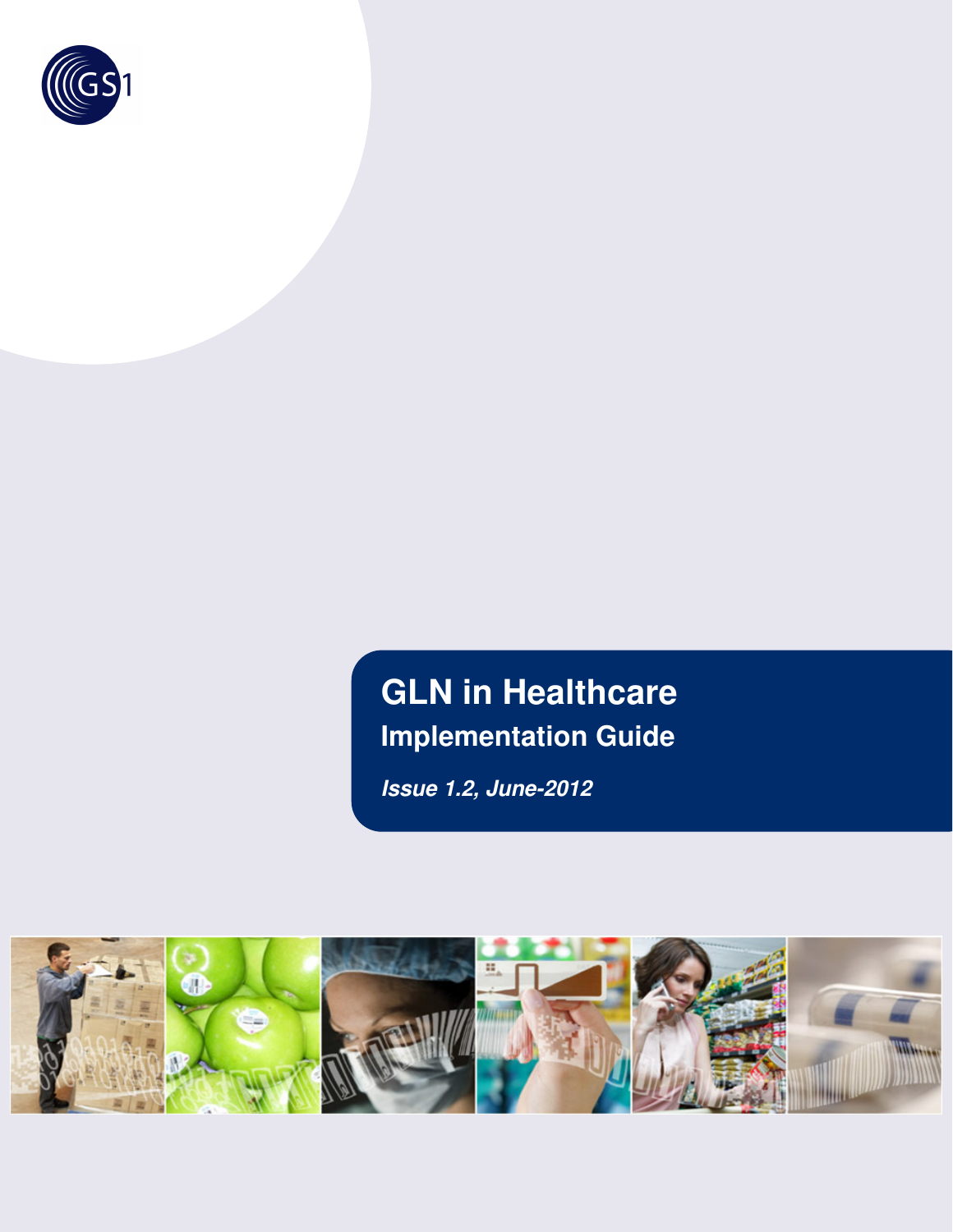### **Document Summary**

 $\sqrt[\infty]{G}$ 

| <b>Document Item</b>          | <b>Current Value</b>                                                                                                                                                                                                                                                |
|-------------------------------|---------------------------------------------------------------------------------------------------------------------------------------------------------------------------------------------------------------------------------------------------------------------|
| Document Title                | <b>GLN</b> in Healthcare Implementation Guide                                                                                                                                                                                                                       |
| Date Last Modified            | June-2012                                                                                                                                                                                                                                                           |
| <b>Current Document Issue</b> | Issue 1.2                                                                                                                                                                                                                                                           |
| <b>Status</b>                 | Approved                                                                                                                                                                                                                                                            |
| Document Description          | This document serves as a general guide for the implementation of<br>GLNs in healthcare and as a guide this document: assists the reader in<br>understanding; what is a GLN, how are GLNs applied/used, the GLN<br>data structure, and steps for implementing GLNs. |

### **Contributors**

| <b>Name</b>         | Organization      |
|---------------------|-------------------|
| <b>Bryan Sample</b> | GS1 UK            |
| Corwin Hee          | Covidien          |
| Steve Tadevich      | McKesson          |
| Tania Snioch        | GS1 Australia     |
| Dan Clark           | GS1 Canada        |
| Rita Laur           | GS1 Canada        |
| Pete Alvarez        | GS1 Global Office |

### **Log of Changes in Issue 1.2**

| <b>Issue No.</b> | Date of Change   | <b>Changed By</b>              | <b>Summary of Change</b>                                                                                    |  |  |  |  |
|------------------|------------------|--------------------------------|-------------------------------------------------------------------------------------------------------------|--|--|--|--|
| 0.2              | 7 November 2009  | Pete Alvarez                   | Initial draft and content                                                                                   |  |  |  |  |
| 0.3              | 30 November 2009 | Pete Alvarez                   | Incorporation of work group recommended changes<br>as reviewed on line during the work group meeting.       |  |  |  |  |
| 0.4              | 11 January 2010  | Pete Alvarez                   | Incorporate public review comments, editorial<br>changes and changes to conform to approved style<br>guide. |  |  |  |  |
| 0.5              | 26 January 2010  | Pete Alvarez                   | Incorporate additional recommendations from the<br>work group comment resolution meeting                    |  |  |  |  |
| 0.6              | 10 February 2010 | Bryan Semple & Tania<br>Snioch | Refine new use cases discussed during the 17<br>January 2010 meeting.                                       |  |  |  |  |
| 1.0              | 10 February 2010 | Tom Heist                      | Incorporated final comments from the 10 February<br>2010 meeting and processed final editing.               |  |  |  |  |
| 1.1              | 16 March 2010    | Tom Heist and Peter<br>Alvarez | Incorporate editorial recommendation from the GS1<br>Architectural Group.                                   |  |  |  |  |
| 1.2              | 1 June 2012      | Andrew Hearn                   | To update the document based upon ratified Work<br>Request Number: 11-006.                                  |  |  |  |  |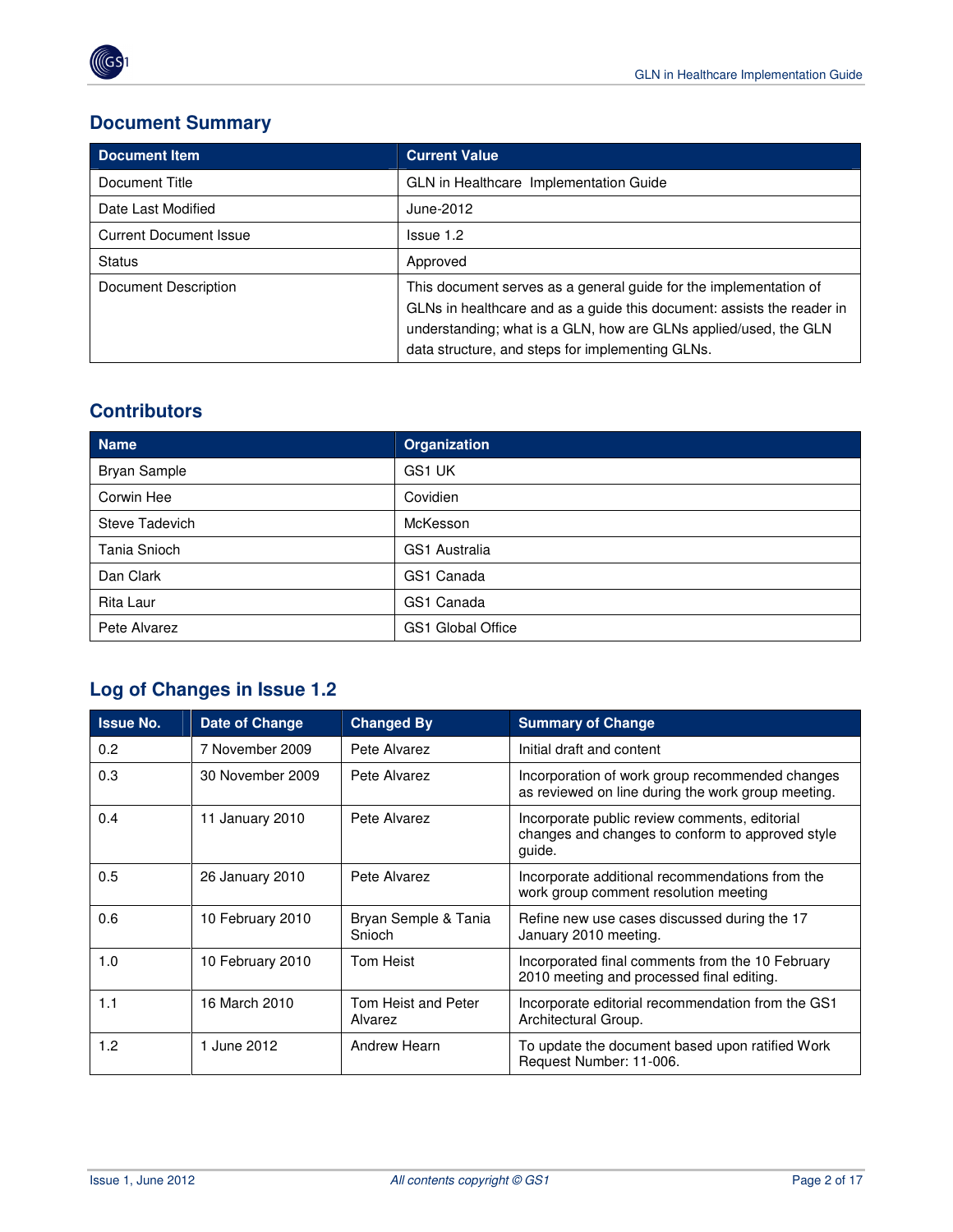

### **Disclaimer**

Whilst every effort has been made to ensure that the guidelines to use the GS1 standards contained in the document are correct, GS1 and any other party involved in the creation of the document HEREBY STATE that the document is provided without warranty, either expressed or implied, of accuracy or fitness for purpose, AND HEREBY DISCLAIM any liability, direct or indirect, for damages or loss relating to the use of the document. The document may be modified, subject to developments in technology, changes to the standards, or new legal requirements. Several products and company names mentioned herein may be trademarks and/or registered trademarks of their respective companies.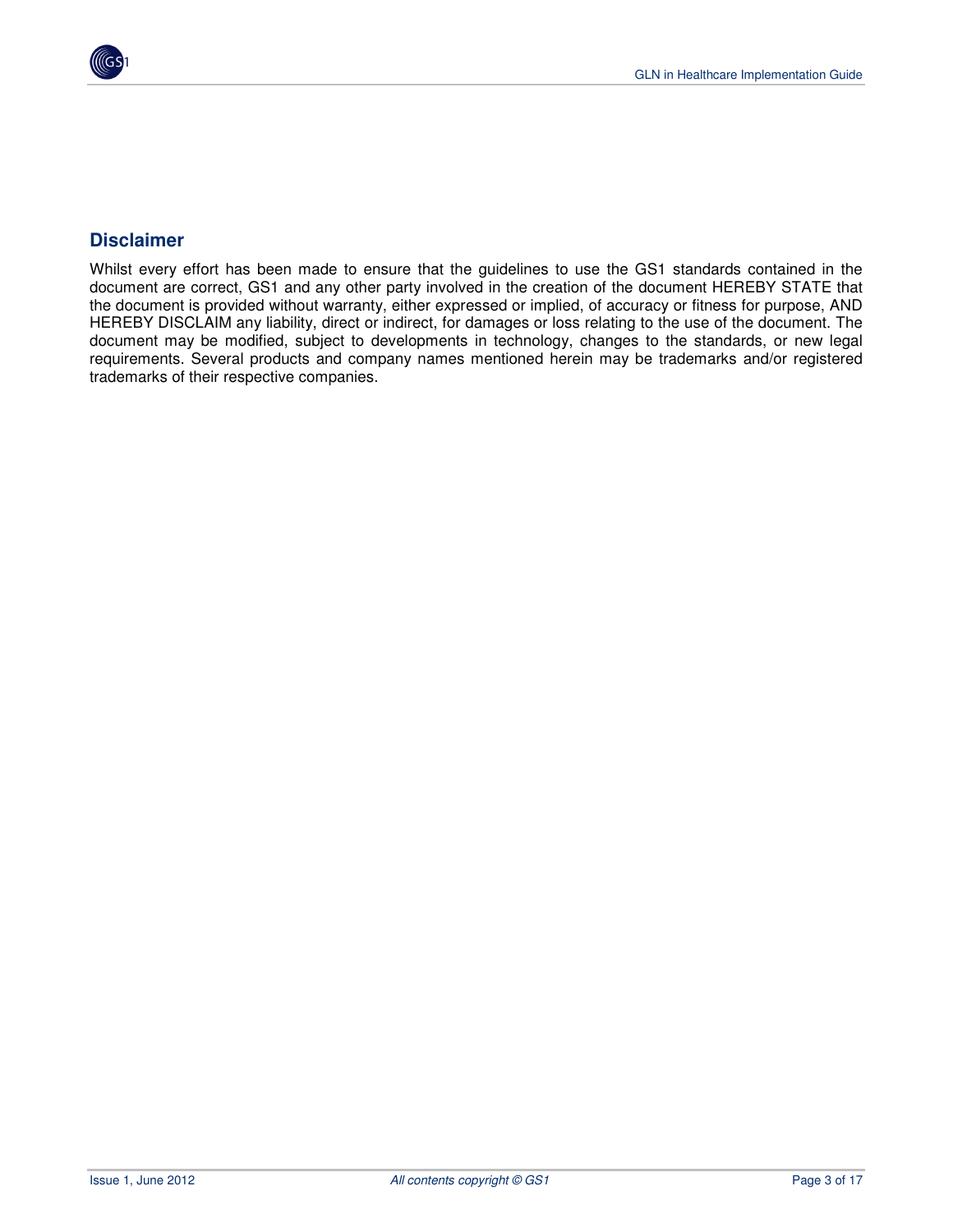

## **Table of Contents**

| 1. |        |  |
|----|--------|--|
|    | 1.1.   |  |
|    | 1.2.   |  |
| 2. |        |  |
|    | 2.1.   |  |
|    | 2.2.   |  |
|    | 2.3.   |  |
|    | 2.4.   |  |
|    | 2.4.1  |  |
|    | 2.4.2. |  |
| 3. |        |  |
|    |        |  |
| 4. |        |  |
|    | 4.1.   |  |
|    | 4.2.   |  |
| 5. |        |  |
|    | 5.1.   |  |
|    | 5.2.   |  |
|    | 5.3.   |  |
|    | 5.4.   |  |
|    | 5.5.   |  |
|    | 5.5.1. |  |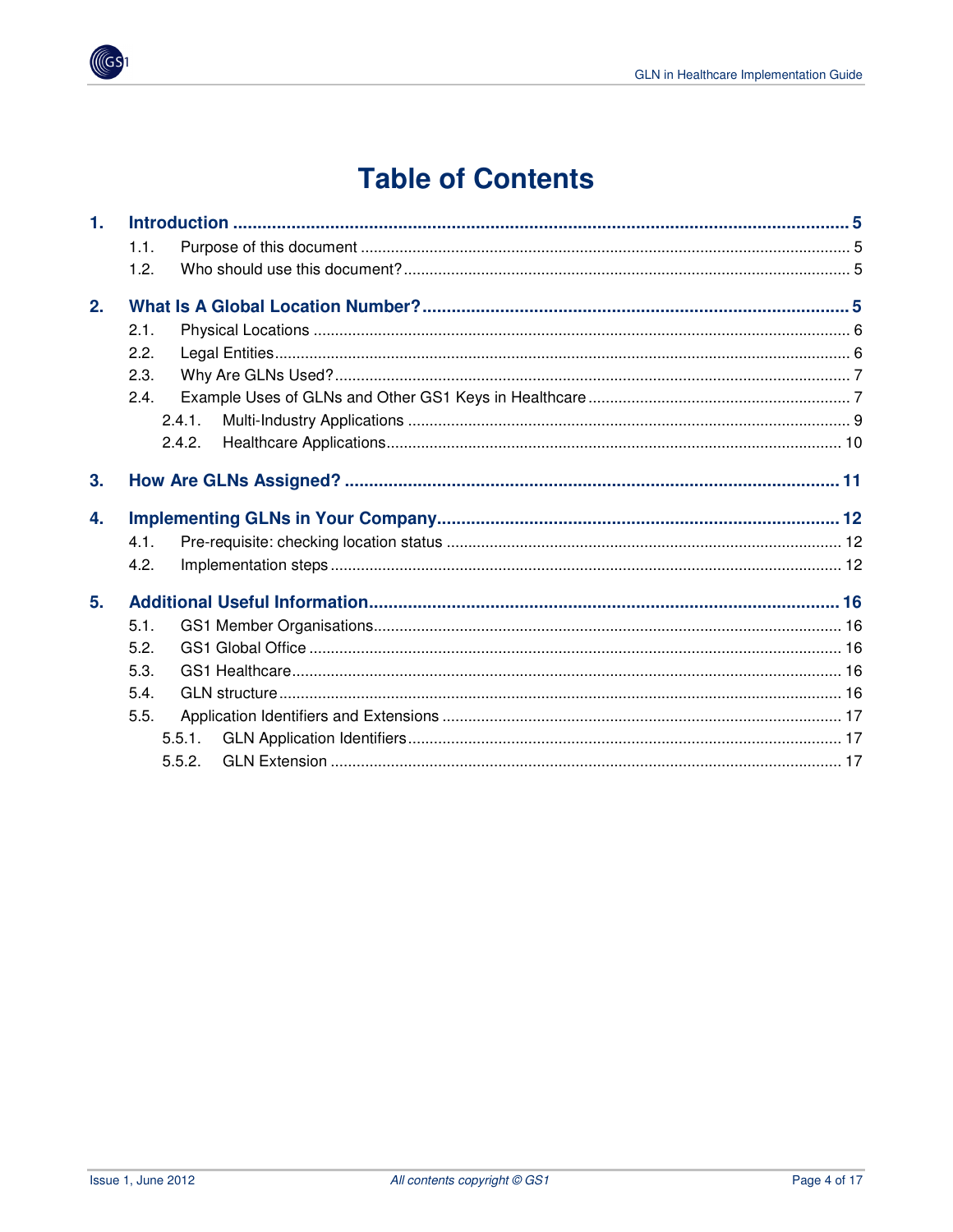## **1. Introduction**

In order to ensure implementation consistency with other Global Location Number (GLN) implementation information, many existing GS1 sources have been used to create this document. As a trading partner, you should consult your local GS1 Member Organisation to determine if local sources of information and support exist. Visit the GS1 website for contact information for the local GS1 office http://www.gs1.org/about/our\_offices.

This implementation guide does not set or modify the GS1 standard for GLNs. Refer to the GS1 General Specification and the GS1 Global Data Dictionary (GDD) for current standards and definitions.

### **1.1. Purpose of this document**

This document serves as a general guide for the implementation of GLNs in healthcare and as a guide this document: assists the reader in understanding:

- What is a GLN
- How are GLNs applied and used
- The GLN data structure
- Steps for implementing GLNs

This document also provides additional information and links to other sources of information.

### **1.2. Who should use this document?**

This document is intended for companies and their personnel who are responsible for assigning and implementing GLNs within the healthcare supply chain. For example:

- Manufacturers, Distributors, Group Purchasing Organisations (GPOs) and Healthcare Providers.
- Supply Chain & Information Technology Managers in the healthcare sector.
- National healthcare regulatory and standards bodies who govern healthcare supply chain and patient safety regulations.
- Information Technology (IT) Solution Providers in the areas of supply chain systems, finance and eProcurement systems, systems integration/ecommerce and clinical systems.
- Solution Providers and other organisations.

## **2. What Is A Global Location Number?**

The GLN is a globally unique GS1 Identification Number that is used to identify any location in the supply chain that needs to be uniquely identified. The GLN may be used to identify both physical locations and legal entities.

For more information refer to the GS1 General Specifications via your local GS1 Member Organisation.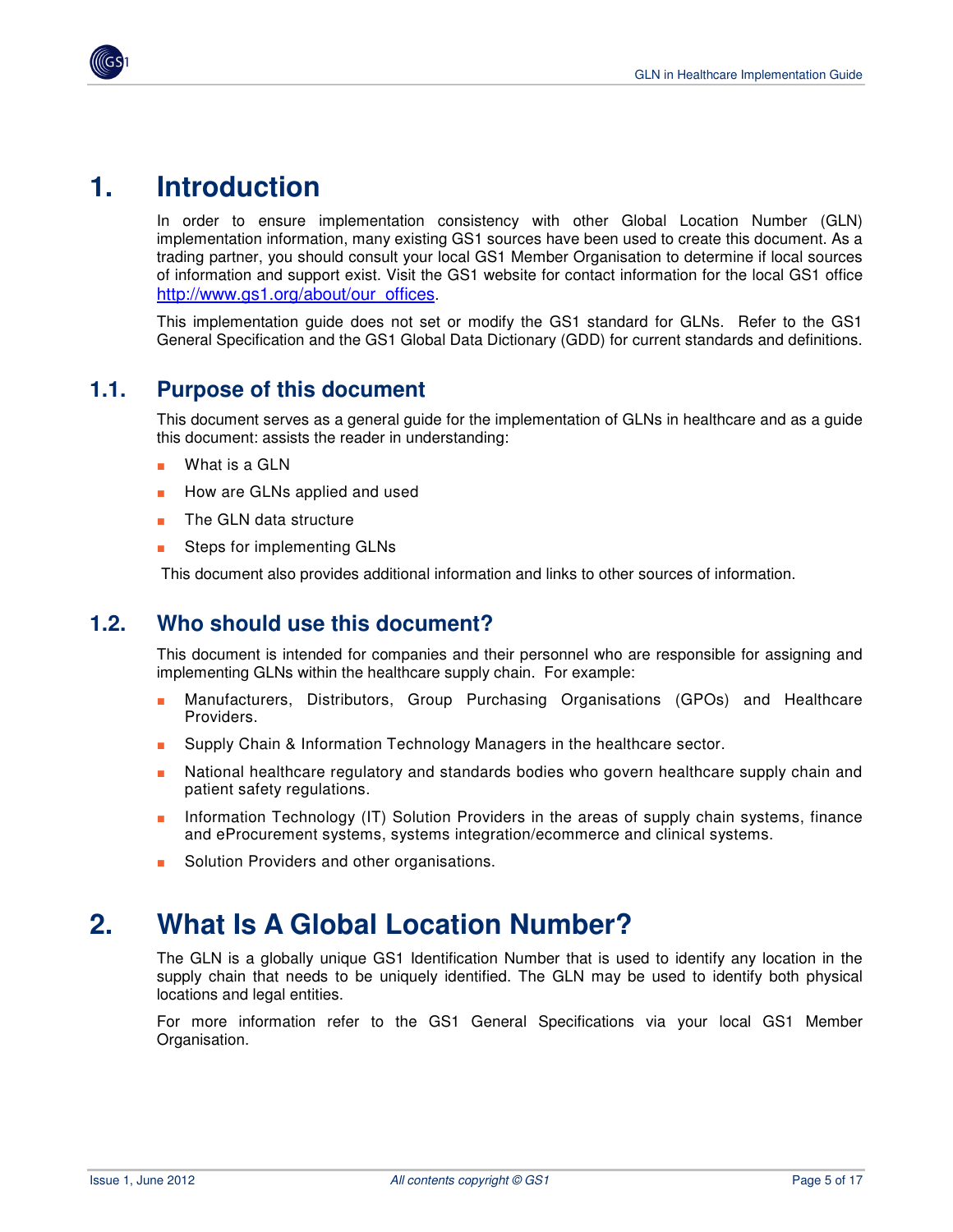

### **2.1. Physical Locations**

These are locations with a single point of access with a physical address. Examples are:

- A manufacturing location, a distribution centre or hospital
- A warehouse
- A specific dock within a warehouse
- A specific delivery location
- A specific shelf in a store room
- An operating theatre
- A storage cabinet
- A nurse's station
- A hospital ward

### **2.2. Legal Entities**

These may be whole companies or subsidiaries. Examples of legal entities include are:

- **Manufacturers**
- Wholesalers
- GPOs
- **Distributors**
- Third party logistics
- Healthcare providers
- **Hospitals**

**Figure 2-1** Illustration of Legal Entities in the Healthcare Supply Chain



Manufacturer **Distribution Centre** Hospital

For smaller organisations it may be sufficient to assign a single GLN at the highest level. The GLN may be used as a replacement for a custom account number or similar identifier such as supplier number, vendor number, trading partner number, etc. However, this will require collaboration with your trading partner well in advance of the transition from an existing custom account number to the GLN.

Larger, more complex organisations may have more than one GLN to represent different discrete entities and/or subsidiaries, for example: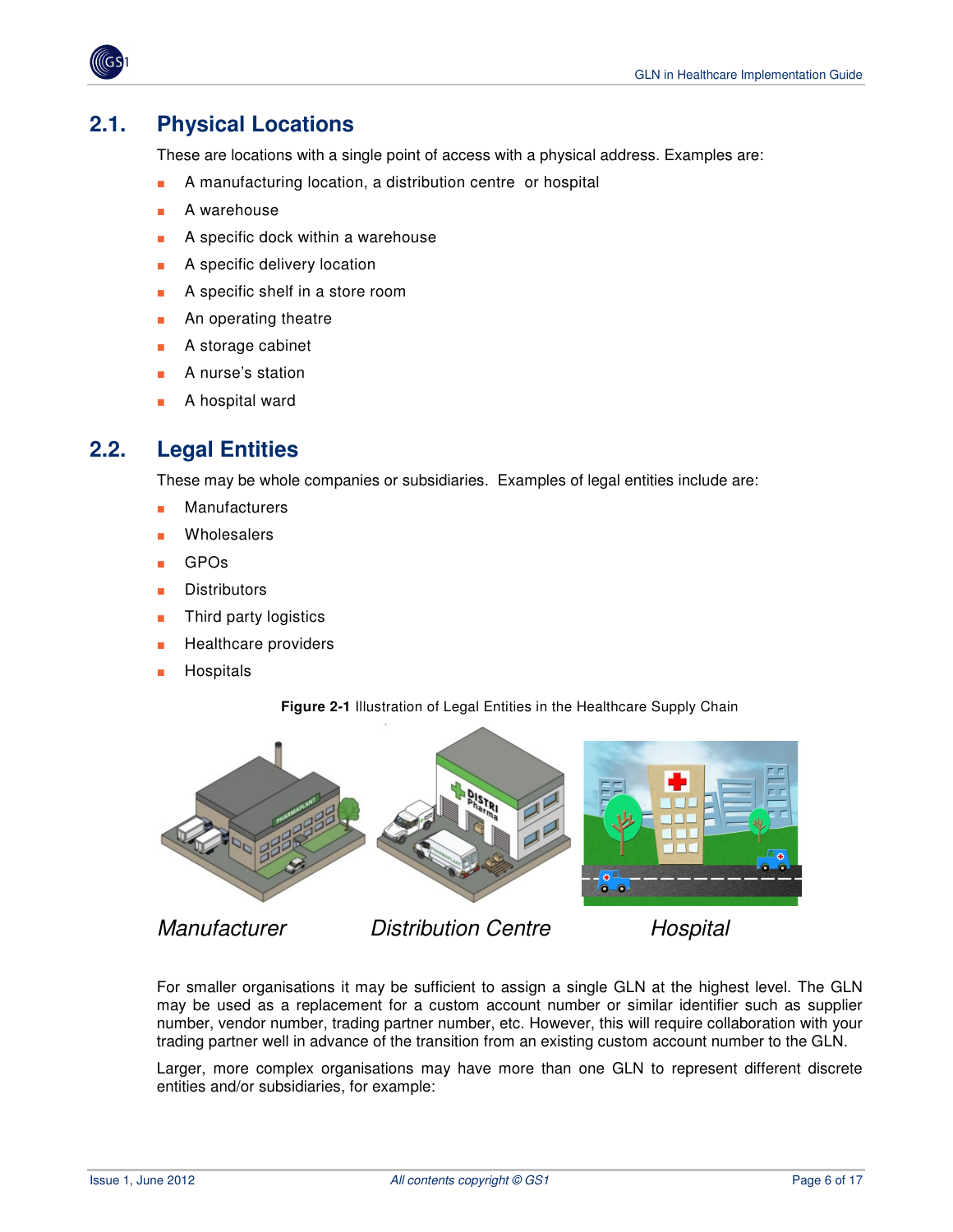

- A hospital may have a separate GLN for its billing department.
- A hospital may have different GLNs for pharmacy, operating theatre and receiving departments.
- A medical device supplier may have different GLNs for its UK, German and French subsidiaries.

In these cases, it is important that there is no intelligence built into the structure of the GLN to represent a hierarchy as this makes GLNs difficult to maintain, reduces the flexibility of changing organisations and makes IT systems more expensive to maintain. GLN hierarchies should be built into a database for recording purposes. Please contact your local GS1 Member Organisation for additional information.

### **2.3. Why Are GLNs Used?**

The GLN not only identifies a specific party or location, but also provides the link to the information pertaining to it (i.e., a database holding the GLN attributes). This is a key advantage of using a shared, globally unique identifier because all information can be held and maintained centrally in a database reducing the effort required to maintain and communicate information between multiple parties on a national or global basis.

This enables supply chain partners to simply reference a GLN in supply chain communications, as opposed to manually entering all of the necessary party/location information. Using a GLN to reference party/location information promotes efficiency, precision and accuracy in communicating and sharing location information.

A number of GS1 organisations have established or are in the process of establishing such databases to hold details of locations, including mapping the hierarchical relationship between individual locations. Please contact your local GS1 Member Organisation for details.

### **2.4. Example Uses of GLNs and Other GS1 Keys in Healthcare**

As described above, the use of GLNs is flexible and wide ranging. Adoption of GLNs across the healthcare supply chain and within manufacturers, distribution centres and hospitals is imperative to deliver the benefits in terms of patient safety, product traceability and supply chain efficiency seen in other industries.

Described below are other GS1 Keys and examples of applications when used in the extended healthcare supply chain as shown in Figure 2-2. The examples of the GS1 Keys are not intended to be an exhaustive list but rather an illustration of potential opportunities.

**GTIN** (Global Trade Item Number) used to identify trade items. Trade items are product or service upon which there is a need to retrieve pre-defined information and that may be priced, or ordered, or invoiced at any point in the supply chain. This key can be combined with other information on data carriers to uniquely identify a healthcare product along with a serial number, lot/batch number and expiry date and can be used for pharmaceutical products and medical devices. The GTIN is also used with the GDSN and for electronic commerce.

**SSCC (Serial Shipping Container Code)** used to identify logistic units. A logistics unit is an item of any composition established for transport and/or storage that needs to be managed through the supply chain. In the supply chain to easily identify logistics shipping units consisting of multiple products, enabling quick and easy identification, tracking of deliveries and receipt of goods. This key is used with a data carrier for automatic identification and data capture and in electronic commerce.

**GRAI (Global Returnable Asset Identifier)** used to identify returnable assets such as roll cages, tote boxes and parcels used to ship products into and among hospitals. This key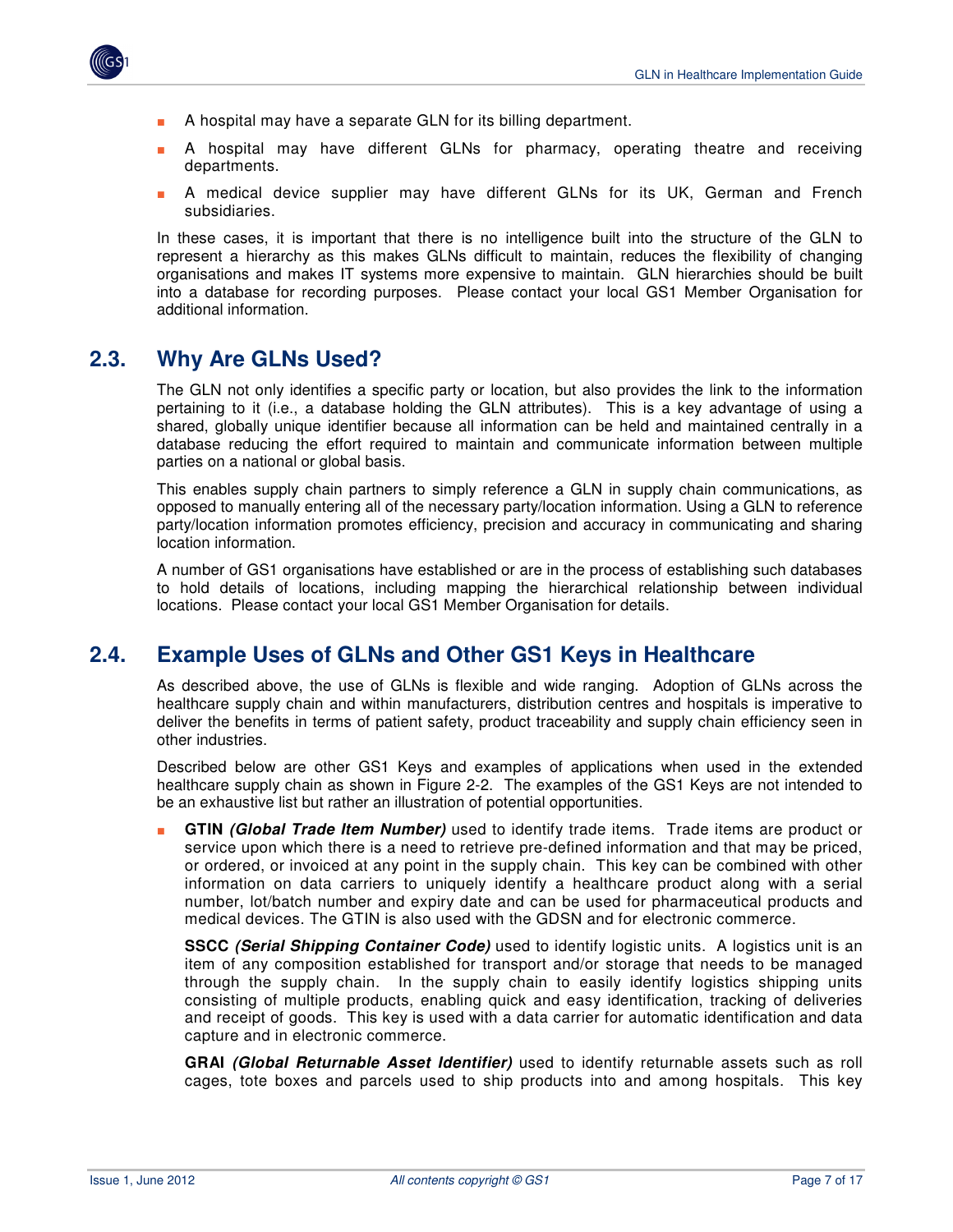

enables automatic identification and data capture to be used for tracking the movement of assets.

- GIAI (Global Individual Asset Identifier) used to identify an individual asset such as patient monitoring devices, infusion pumps and x-ray machines. This key enables automatic identification and data capture to be used for inventory control and management.
- GDTI (Global Document Type Identifier) used to identify a document type and could be used to identify medical documents such as patient records, prescriptions and discharge notices. This key enables automatic identification and data capture of records.
- **GSRN** (Global Service Relation Number) used to identify the relationship between service provider and service recipient. For example it could be used for the relationship between a hospital and services provided to a patient such as room charges, treatments, medical tests. This key enables automatic identification and data capture to be used for billing purposes.

More information on GS1 keys is available at www.gs1.org and by contacting your local GS1 Member Organisation.



### **Figure 2-2** Extended Healthcare Supply Chain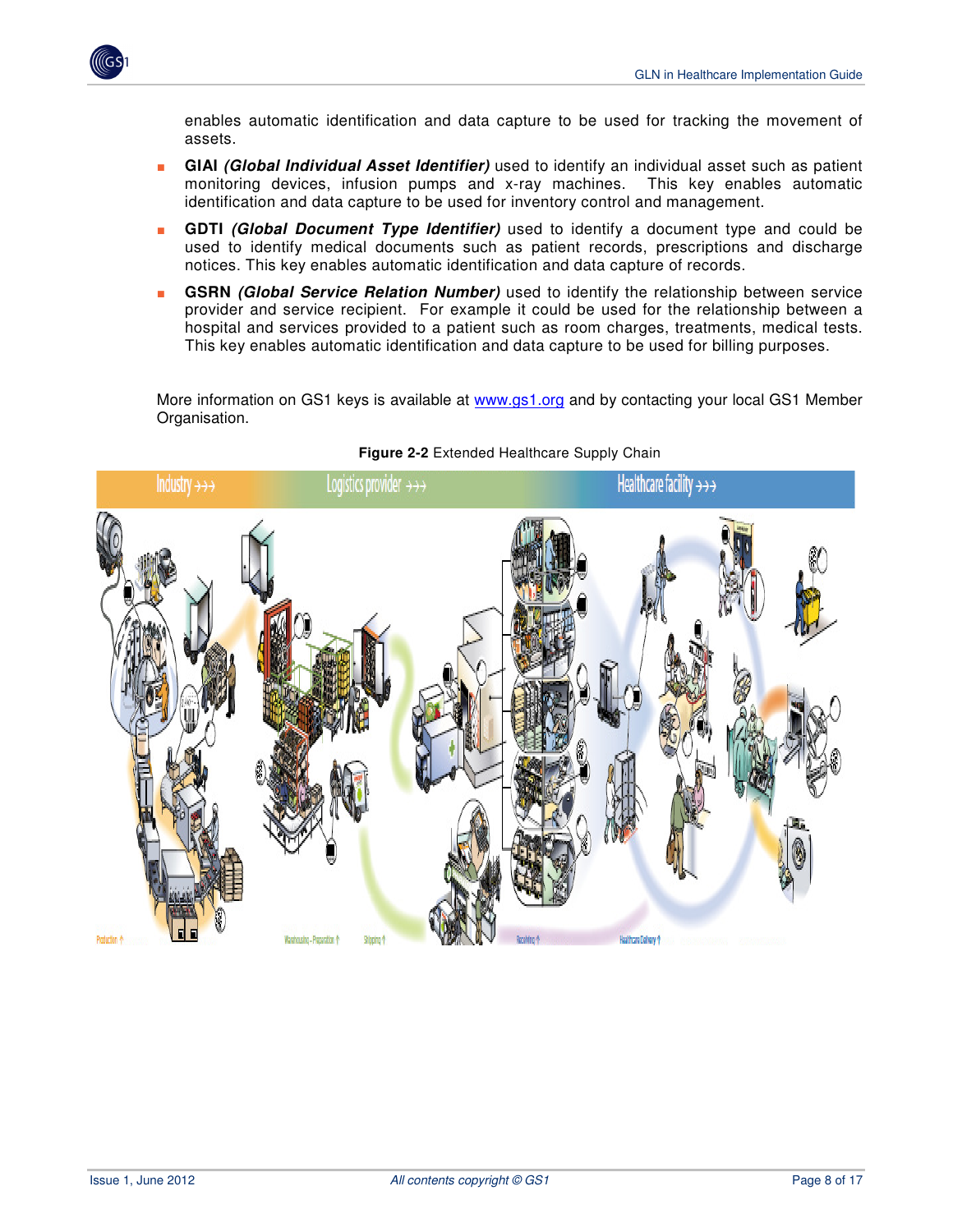

### **2.4.1. Multi-Industry Applications**

### **2.4.1.1. GLNs in supply chain operations**

The healthcare supply chain can be highly complex, particularly with products being able to follow multiple routes between the manufacturer and a hospital. Products can be delivered direct to an operating theatre by a manufacturer or go via a combination of importer, third party logistics provider, distributor and central stores. Other healthcare products may have to be delivered to the pharmacy department while computer and medical equipment may have to be configured or tested by the IT department before placed into storage or use.

GLNs can be used in such cases to uniquely identify individual delivery points and the final destination of a product. This information can be provided in electronic commerce messages as well as appearing on the shipping label in a data carrier.

This information can then be used, in conjunction with other GS1 Keys by external and internal supply chain operators to ensure that products are delivered to and stored in the correct location. This is essential as a particular item may be required urgently for an operation or other critical procedure and any delay in locating it may result in a patient safety issue.

This information is also critical for supporting product traceability and recall processes (see 2.4.2.1).

### **2.4.1.2. GLNs in eCommerce transactions**

Use of GLNs is required in many types of electronic commerce transactions, and is most commonly used in conjunction with GTINs for purchasing, shipping and invoicing transactions. They can identify suppliers, purchasers, ship to and bill to locations. GLNs are increasingly important in healthcare transactions to ensure correct pricing is applied to specific customers and that ordering and delivery processes can become increasingly efficient, requiring minimal intervention from clinical staff.

#### **2.4.1.3. GLNs in data synchronisation**

When suppliers and their trading partners exchange item and/or price information about the products they trade, this process is called Data Synchronisation. The information exchanged for data synchronisation is non-transactional and includes the unique product identifier (GTIN) and additional information such as product descriptions, regulatory information, sizes and weights. This will ensure resulting purchasing transactions are based on accurate and complete information. GS1 provides a standard for data synchronisation via its Global Data Synchronisation Network (GDSN). The GDSN relies on the use of GLNs for unique identification of:

- Data source (provider of data to the GDSN)
- Data recipient (receiver of the data from the GDSN)
- The recipient of the price associated with an item (customer specific)

The use of GLNs in GDSN helps ensure that the right information gets to the right trading partner at the right time. This information is becoming more critical in the healthcare sector as product information becomes more complex and includes aspects such as the potency of a pharmaceutical product or whether a particular brand of examination glove contains Latex.

#### **2.4.1.4. GLNs and Physical Location Marking**

GLNs can be encoded in GS1 data carriers. This enables companies to mark the various locations throughout their facilities with GLNs for accurate identification (e.g., warehouse; production line, a fridge, a doctor's room, an operating theatre; etc.). Marking locations within a facility with GLNs enhances your systems by providing reliable and accurate location identification. Moreover, entering a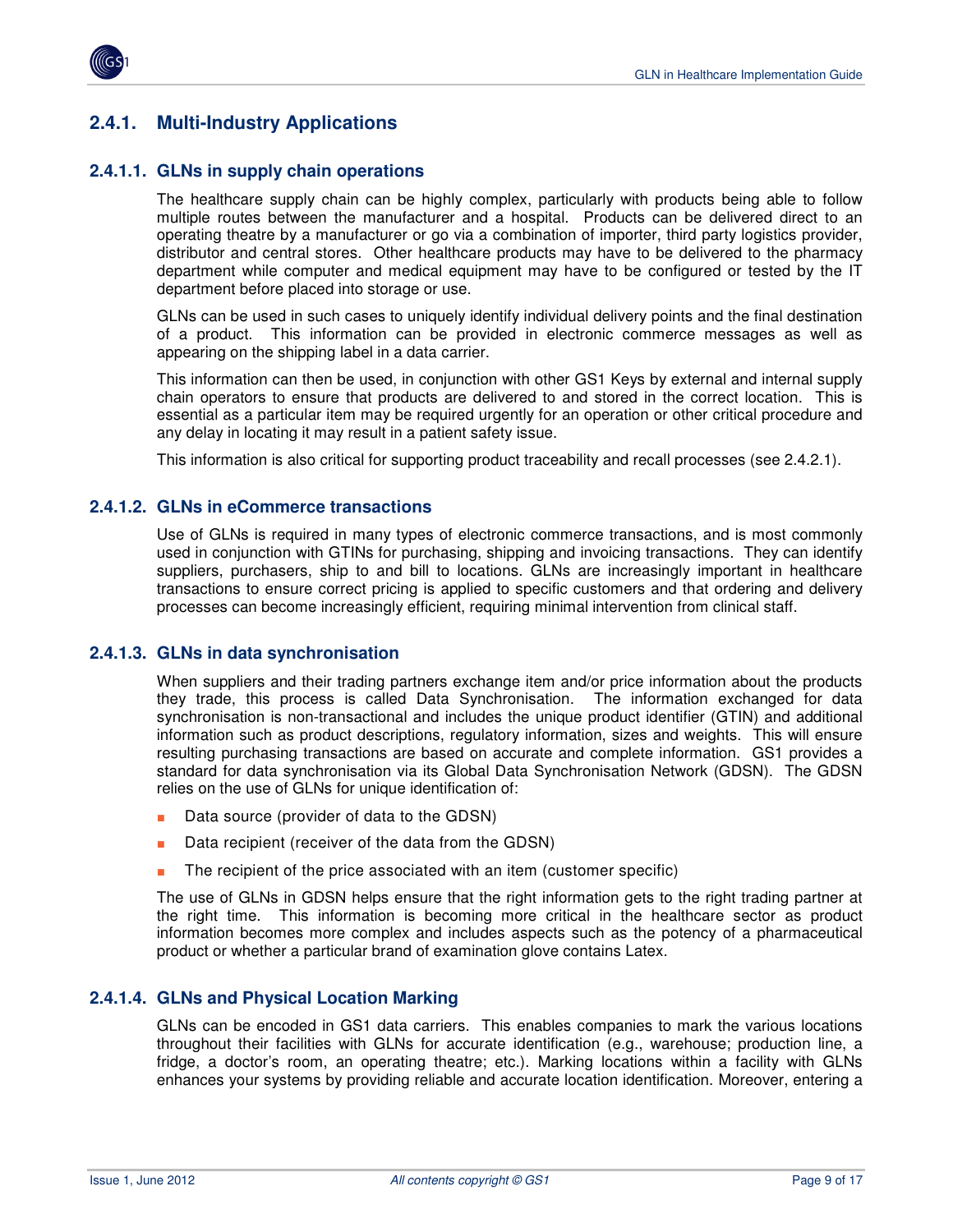

GLN into an IT system automatically using data carriers (as opposed to typing it in) enables users to record a GLN with as minimal manual intervention as possible, increasing both speed and accuracy.

When physically encoding a GLN in a bar code symbol, an Application Identifiers are used to indicate how the GLN is to be applied. For example, if a GLN is bar coded on a logistics label applied to a shipping unit, the organisation scanning the bar code needs to understand if the GLN is allocated to a ship to location or a ship from location. Application Identifiers provide this clarity.

For more information about Application Identifiers and GLNs see Section 5 of this guide.

### **2.4.2. Healthcare Applications**

### **2.4.2.1. GLNs in product traceability and recall**

It is increasingly important for companies in all sectors to be able to trace their products through the supply chain. This is particularly important in the pharmaceutical and medical devices sectors where product quality and contamination issues may have major implications for patient safety. Companies already have legal and regulatory obligations to trace and be able to recall their products if issues are identified. However, this is often difficult due to the complexity of the supply chain and the range of systems and processes in use.

The GS1 Traceability in Healthcare standard is available for adoption by regulatory authorities worldwide to provide a single global interoperable mechanism for traceability and recall. GLNs, in conjunction with GTINs and serialised product identifiers, are required to enable products to be traced across the supply chain, with each transfer of control or transfer of ownership identified by the GLN of the receiving party.

Manufacturers are also interested in using GLNs to identify each party handling their products in order to ensure the integrity of the product and to combat counterfeiting.

Finally, healthcare providers will be required to use GLNs in conjunction with GTIN and GSRN identifiers to ensure that products can be traced within a healthcare facility.

More information on the GS1 Traceability in Healthcare standard can be found at http://www.gs1.org/docs/gsmp/traceability/Global\_Traceability\_Standard\_Healthcare.pdf.

### **2.4.2.2. GLNs in patient safety applications**

Within a facility, the GLN can be used to uniquely identify the location where a product is administered or used by a patient. This helps to insure that the correct product for the patient is used and, in the case of an adverse event to trace both the product and the patient.

### **2.4.2.3. GLNs in sterile equipment management**

Effective decontamination and sterilisation of surgical instruments is a critical activity for every healthcare provider, in particular with recent cases of healthcare acquired infections (HAI) and crosscontamination of serious diseases such variant Creutzfeldt-Jakob Disease (vCJD). This aspect has become even more important in recent years with hospitals outsourcing decontamination operations to specialist service providers who in turn often service a number of hospitals.

Many national healthcare regulators are mandating that each instrument and/or instrument tray must be uniquely identified and each use of the instruments and each decontamination activity recorded. GLNs are used to support this process by uniquely identifying the locations where instruments are used and stored such as Theatre instrument store rooms, operating theatres and sterile service providers, potentially even recording the location of the sterilisation machine used to perform the decontamination activity.

The use of GLNs in conjunction with GTINs (including serial numbers) and GIAIs will: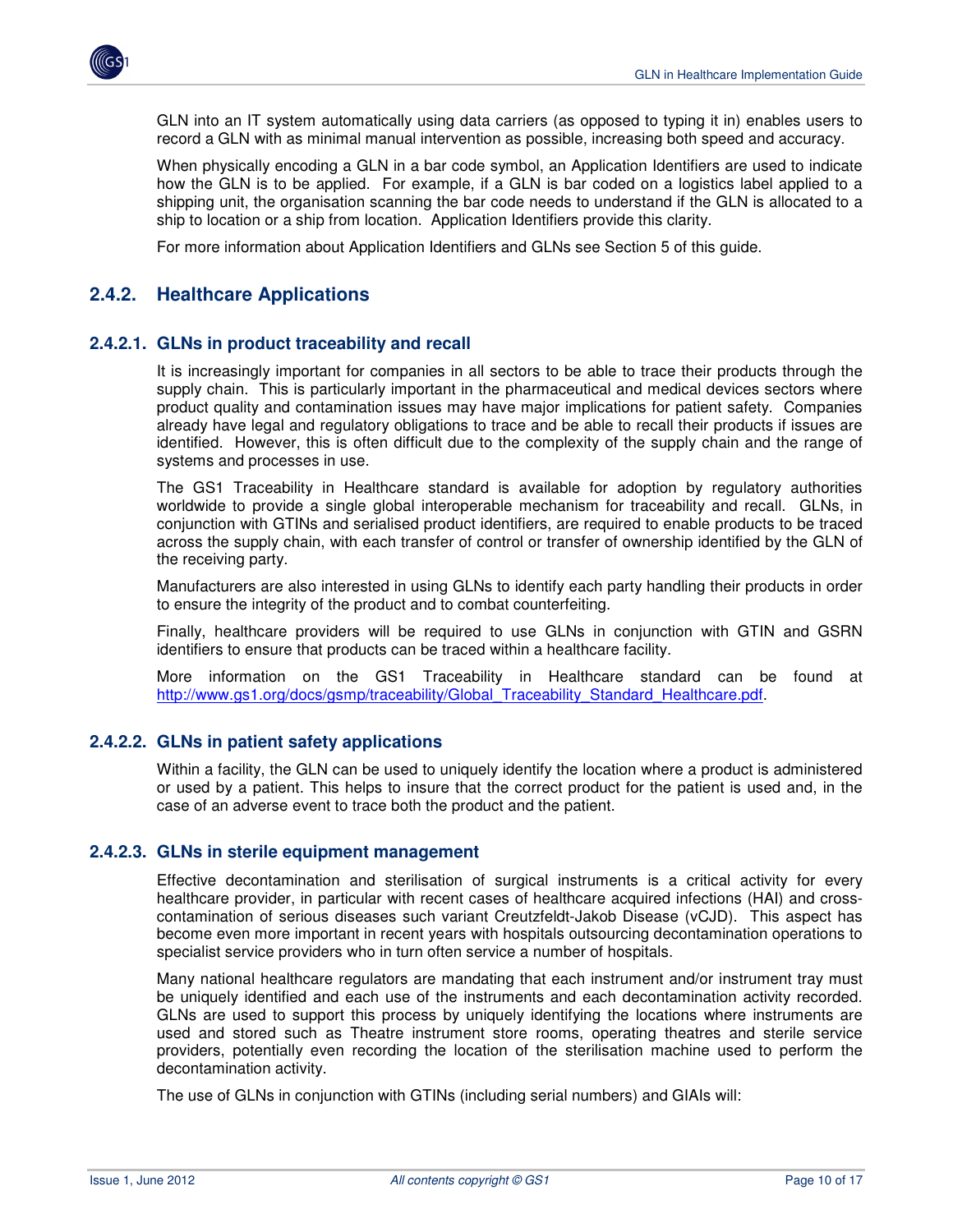

- Improve traceability and more efficient management of surgical instruments
- Reduce errors and increase quality by more easily identifying missing or damaged instruments
- Avoid the of migration of instruments from set to set
- Increase the efficiency of resources in instrument tray assembly operations
- Improve availability and usage of instruments

#### **2.4.2.4. GLNs in medical asset management**

Recent studies have highlighted the costs and inefficiencies which result in healthcare through the lack of visibility of the location of medical equipment. Clinical staff spends a lot of time looking for particular items of equipment such as wheelchairs, trolleys, patient monitors and infusion pumps. In addition, the lack of visibility leads to additional equipment being purchased or rented which increases costs and reduced asset utilisation.

An increasing number of healthcare facilities have implemented real time tracking of medical equipment using a combination of GIAI identifiers attached to the equipment in conjunction with RFID tags, wireless networks and GLN codes.

This combination could also be used to track other healthcare resources such as doctors, nurses and patients, subject to the required privacy and confidentiality considerations.

## **3. How Are GLNs Assigned?**

In general, each organisation is responsible for assigning its own GLNs to the physical locations or legal entities for which that organisation has responsibility (a process known as allocation). In order to support them in that effort, the GS1 System provides clear, structured data standards and GLN Allocation Rules that organisations follow when allocating GLNs in order to ensure that their GLNs are globally unique and in a consistent format.

There are two basic steps for allocating GLNs:

- **1.** First, a GS1 Member Organisation assigns a GS1 Company Prefix to their members (companies).
- **2.** Second, the company assigns/generates their own GLNs (per business requirements) based on their GS1 Company Prefix and the GS1 standards and GLN Allocation Rules. Refer to the GS1 website for information on GLN allocation rules: www.gs1.org/glnrules

It is the assigning company's responsibility to keep their trading partners informed of numbers allocated and the corresponding data such as address and contact information that is associated with the location. If you have a GS1 Company Prefix then you can allocate your GLN location reference numbers.

**Note:** Before assigning GLNs please contact your local GS1 Member Organisation to verify your ability to create GLNs.

In addition it may be possible to obtain an individual GLN number from your local GS1 Member Organisation. In some countries a national GLN Registry is administered by the local GS1 Member Organisation, or a third party, which houses GLN information including addresses and contacts.

Within the GS1 System the GLN and the Global Trade Item Number (GTIN) are two distinct data identifiers. There is no conflict when a GTIN and a GLN have the same digits; the data carrier (electronic data interchange, machine readable symbol, or radio frequency) will distinguish between the two identifiers. For example, when GLNs are used in Automatic Identification and Data Capture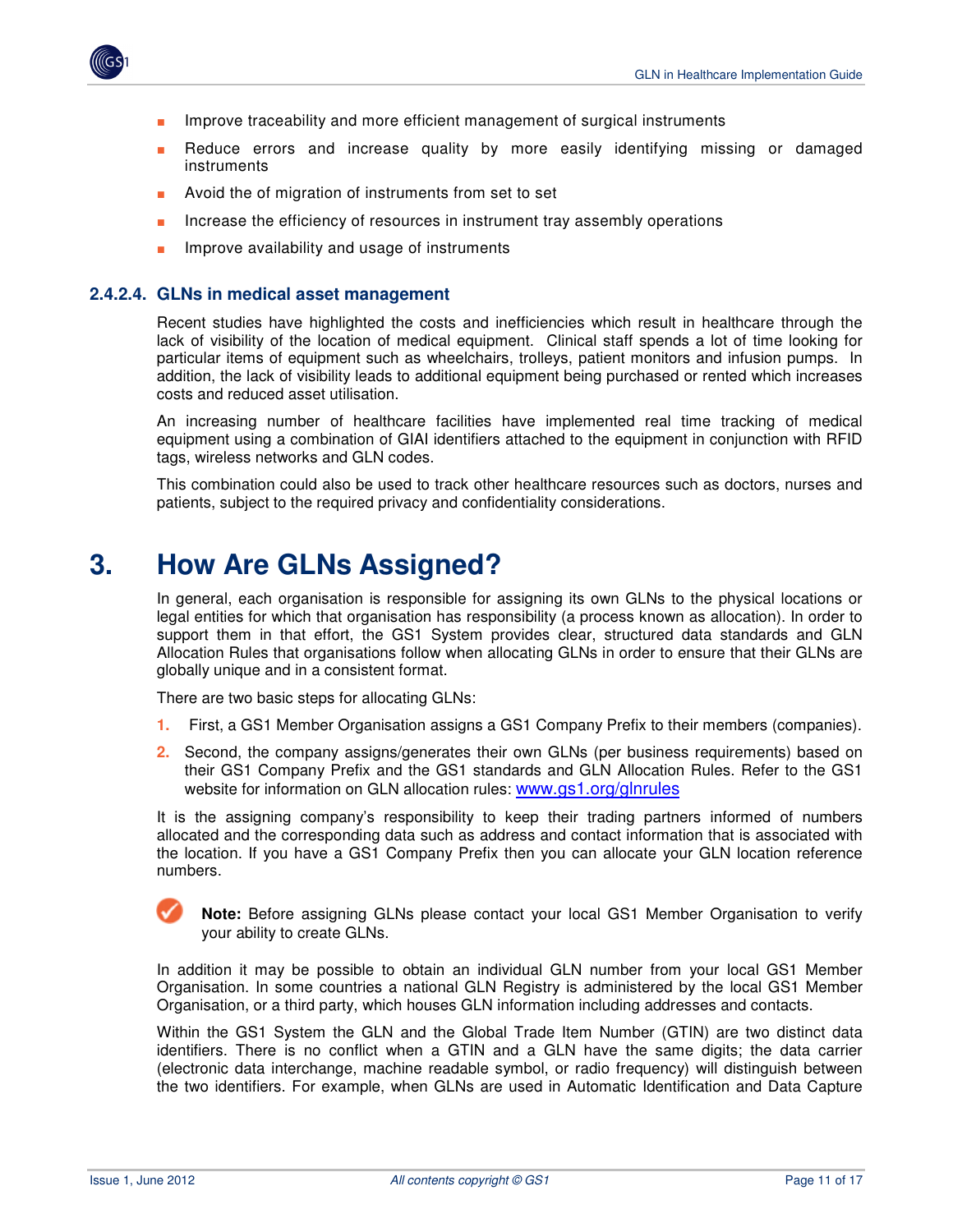

(AIDC) and electronic data interchange (EDI), the context (Application Identifiers and qualifiers) will prevent any misinterpretation.

## **4. Implementing GLNs in Your Company**

This section provides detailed, step by step instructions for implementing GLNs within your company. These steps involve critical areas such as establishing executive support, determining an enumeration strategy, forming cross-functional teams, creating internal and external communication strategies, initiating customer involvement, and establishing standard operating procedures.

### **4.1. Pre-requisite: checking location status**

Many healthcare companies may already use GLNs in correspondence with other market verticals (sectors) such as retail customers, office equipment suppliers, or with another country. As a result, suppliers need to conduct some preliminary research before they begin the GLN implementation process. If you are not sure that your company already uses GLNs check with your GS1 Member Organisation to determine if your company has a GLN assigned and if your company is already enumerated in a local GLN Registry.



 **Note**: GLNs already assigned in line with the GLN allocation rules, should not be changed simply because the model adopted by the company for the allocation and assignment of GLN has changed. This means, appropriate staff should communicate with all company divisions to source any existing GLNs and record these before undertaking subsequent GLN allocation.



**Note:** Not all countries have a GLN Registry, your local GS1 Member Organisation can provide more information.

Also due diligence and internal research can determine if and where GLNs are currently being used in your company, and who or what department is responsible for issuing them. For example:

- Does your company do any business in other sectors such as retail, grocery, hard lines, etc.? If so, many companies in this sector require GLNs from their suppliers. Your GS1 Member Organisation can provide assistance.
- Does your company use a GDSN data pool to access the Global Data Synchronisation Network (GDSN) in another sector? If so, GLNs for your company may have been registered there for data synchronization.
- Does your company do business in any other countries? If so, some countries require a GLN be provided as part of their national product data registry.

Once this research is complete, you need to determine if GLN enumeration has already been defined or a standard operating procedure created for the company. What exactly is "enumeration"? At a very basic level, enumeration is the establishment of a hierarchical view of how a company wants to represent itself, and the definition of GLNs for all of the locations and entities represented in that hierarchy. Enumeration involves the listing of all of the relevant addresses of a healthcare company/organisation within internal databases to share with customers in a GLN Registry and/or the GDSN. Even if your company has assigned a few GLNs, it may not have enumerated your corporate hierarchy.

### **4.2. Implementation steps**

**Note:** Because each organisation varies, begin by reviewing all of the implementation steps in their entirety, and then decide where to start based on your organisation's current GLN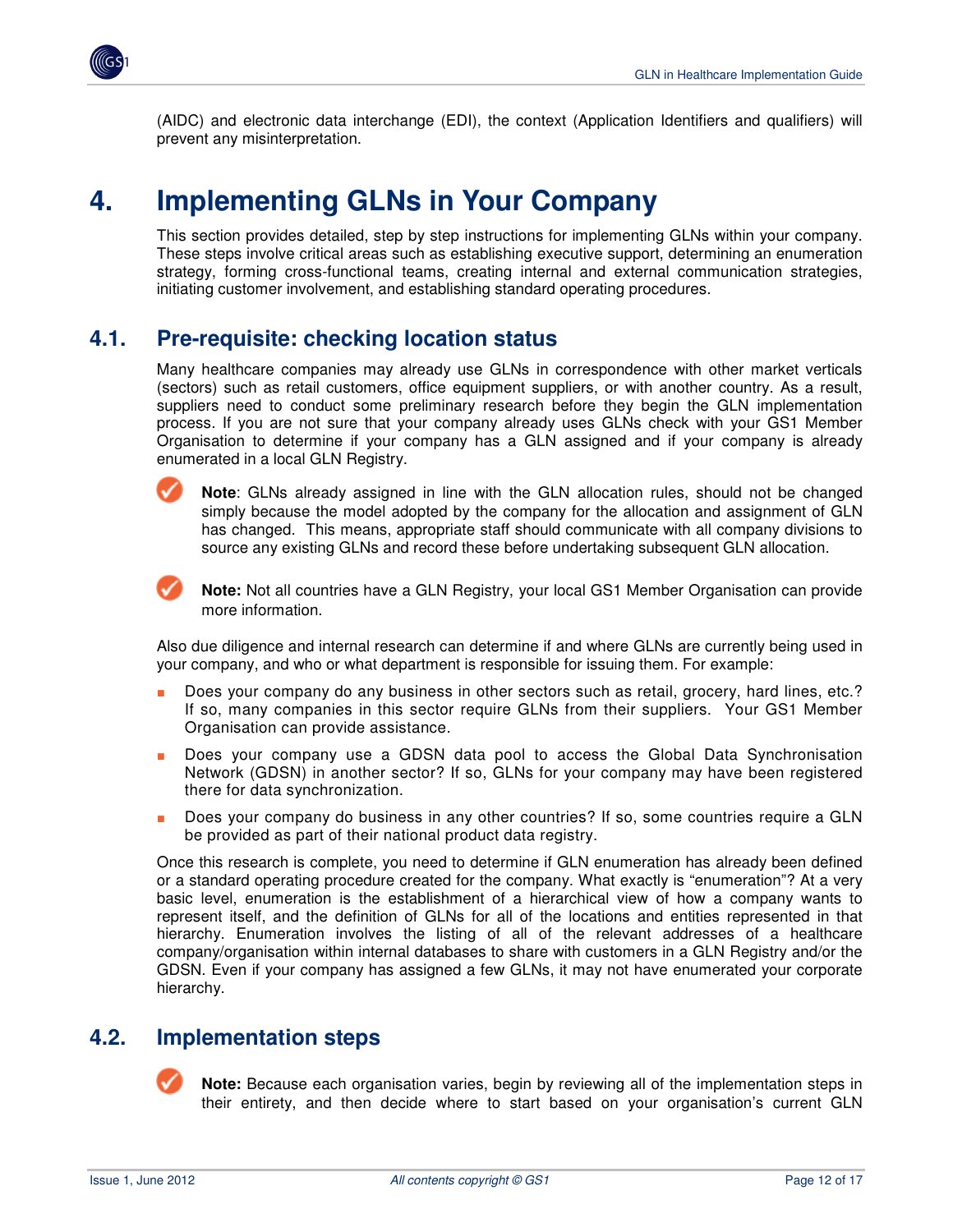

implementation status as well as your organisational requirements and priorities. The benefit a company realizes initially varies depending on the requirements of their customers and their internal system readiness. Some suppliers believe that roster alignment is of initial benefit. Some companies initially start with transactions based on their customer requirements.

The following steps are provided as a general guideline.

#### **Step One: Establish Executive Support**

The goal is to inform and educate executive management on standards adoption and the need for industry-wide implementation, and to obtain executive approval to proceed with GLN implementation. Many times this step is initiated in response to external pressures like a "Dear Supplier" letter from a major customer or an industry initiative to adopt GS1 standards. As with any project that will impact the business processes of the organisation, the support of senior management is critical. Many managers may already be familiar with the term GLN through dialogues with your customers.

#### **Step Two: Form a GLN Management Advisory Group**

The goal is to establish an Advisory Group. Formation of a cross-functional Group including members outside of supply chain functions promotes buy-in, supports communication efforts, and ensures proper input from the areas most impacted by implementation. **Step Three: Determine if a GLN Registry Exists in your Country** 

The goal is to determine if a GLN Registry exists in the country in which you operate. There must be one person (i.e., the Primary Point of Contact) that has the primary responsibility to build and load the hierarchy in the GLN Registry. Contact your local GS1 Member Organisation to determine if a national GLN registry exists.

#### **Step Four: Develop & Initiate Project Communication**

The goal is to inform your community of your commitment to GLN implementation. Utilize internal communication tools such as newsletters and intranet to introduce the concept and benefits of the GLN, and the GLN Registry for Healthcare if it exists, to your company, and external communication tools like websites and corporate letters for your customers and suppliers. The Advisory Group member from Public Relations should be enlisted in this effort. This effort should announce that your company is readying to use GLNs in both its external and internal communications.

#### **Step Five: Initiate Education for the Advisory Group & Operational Team**

The goal is to educate company participants. A base level of knowledge about GLNs, the GLN Registry, GS1 Healthcare and GS1 standards is necessary for all active participants.

#### **Step Six: Assess Information System Issues & Make Necessary Changes**

The goal is to evaluate the readiness of your information systems, and make the appropriate system changes required to accommodate the use of GLN. The capability of your information system to contain and utilize GLN numbers must be assessed, and the necessary changes made. The necessity of parallel files between the old location numbers and GLNs must be discussed. Determine if a local "GLN sunrise date" has been determined by your national healthcare user community. A GLN Sunrise date means an agreement by the national GS1 Healthcare community to start to use GLN.

#### **Step Seven: Identify/Allocate Your GLNs**

The goal is to allocate your GLNs. In this effort, you must consider your company's GLN strategy and current customer requirements and then align the two. Specifically, you must determine:

Whether your company will allocate GLNs to the main corporate address only, or to divisions, departments, receiving locations, etc. as well.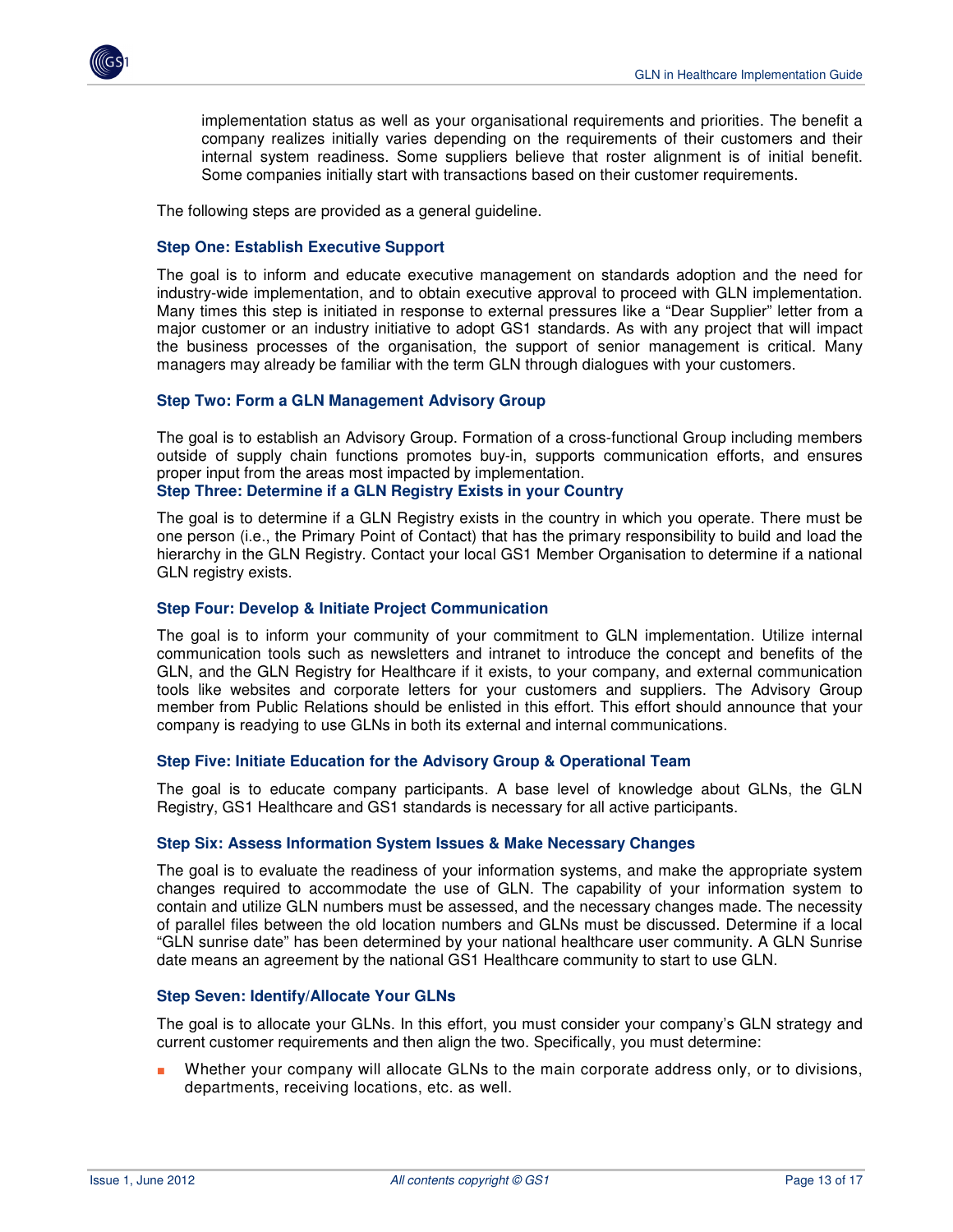

How your organisation will manage the issuing / allocation of GLNs and associated record keeping, i.e., will these two functions be undertaken by a central entity within the organisation, in a distributed manner by different regional branches or in a hybrid model.

This decision should be made as part of your company's overall business plan. If your company has not yet made a firm decision as to GLN strategy, it is recommended that you use the GLN assigned to corporate, and then assign others as the strategy develops and as business needs dictate. The GS1 Member Organisations provide tools to support users in allocating GLNs and defining the associated attributes.

**Note:** Companies may be issued GLNs by their local GS1 Member Organisation. These should be recorded as part of the process regardless methodology a company engages for the management of their GLNs.



**Note:** It is important to repeat that no intelligence should be built into the structure of the GLN to represent a hierarchy.

 **Note:** These recommendations do not apply in the case of mergers and acquisitions of companies. Refer to GLN allocation rules for further information.

#### **Centralised and Distributed GLN allocation and record keeping options.**

There are two ways companies can manage the allocation and record keeping of their GLNs:

- Distributed GLN Management Distributed issuing / allocation means that company divisions are empowered to allocate GLNs from the GS1 Company Prefix(es) allocated to these divisions by the GS1 Member Organisation(s). There should be a requirement that those divisions provide, to the staff responsible for GLN record keeping, information about these GLNs.
- Centralised GLN Management

Centralised issuing / allocation means that GS1 Company Prefix(es) are used for companywide GLN allocation, and allocation is undertaken by the staff responsible for centralised GLN record keeping who then communicate these GLNs to the relevant company divisions.

Both methods of issuing / allocation are equally acceptable and the decision regarding which is most appropriate will depend on company structure and will vary between companies. It is also possible that the allocation of GLNs is managed using the distributed methodology but the records are maintained centrally depending on company capabilities and systems.

**Important:** Companies may start with one methodology and move to the other depending on the strategy and structure of the organisation. In the event that a company decides to create a centralized model within their business they need to understand current GLN allocation processes and ensure integrity of current GLN records is not impacted.

Best Practice Recommendations for GLN Allocation:

- GLNs already assigned in line with the GLN allocation rules, should not be changed simply because the model adopted by the company for the allocation and assignment of GLN has changed. This means, appropriate staff should communicate with all company divisions to source any existing GLNs and record these.
- New GLNs can be assigned centrally or in a distributed manner based on the preference of the company.
- Any GS1 Company Prefix should be able to be used to create GLNs for use anywhere in the world.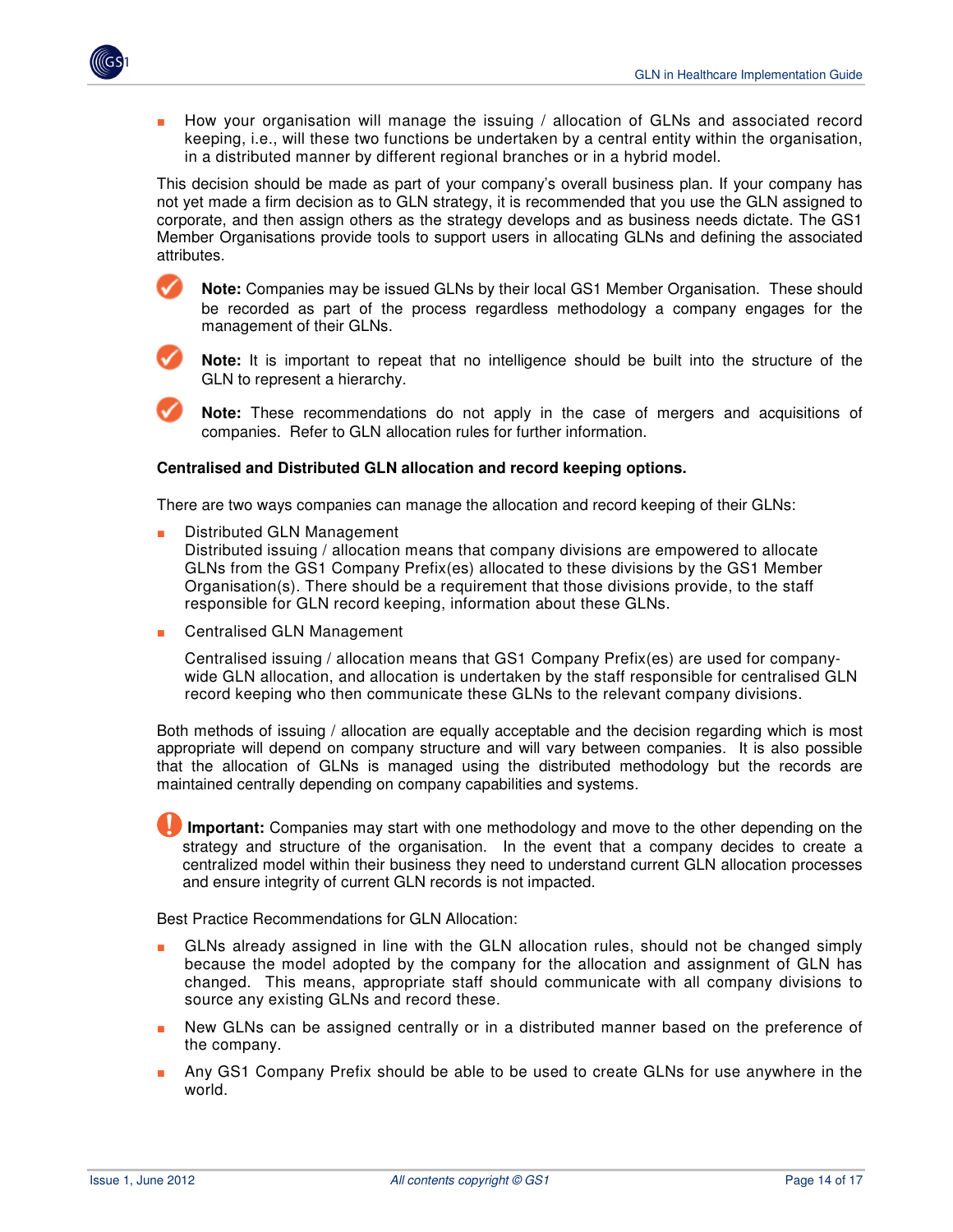

One of the fundamental principles of the GS1 System states that there should only be one GLN for a physical location or party, therefore there will never be two or more GLNs used to identify a physical location or party. If there is ever an instance where there are multiple GLNs for one location or party, the company must select one of the existing GLNs and phase-out the other. This will involve communicating the migration to all affected parties who are using the existing GLN.

#### **Step Eight: Establish Implementation Strategy**

The goal is to establish a GLN utilisation strategy and corresponding hierarchal organisational chart (e.g., warehouse system hierarchy; divisional hierarchy; etc). The establishment of your organisation's GLN hierarchy is a critical step in the implementation process. It is necessary to consider not only how business is currently conducted, but also future business processes and supply system possibilities. In order to do that, current and possible distribution and billing systems must be clearly understood. It should be noted that implementation and use of GLN in healthcare is an on-going process.

#### **Step Nine: Build Your GLN Database**

The goal is to build an internal database to house GLNs and to enter the company GLNs into the GLN Registry if applicable. Specific information for each location that has been identified for enumeration must be gathered for this effort.

#### **Step Ten: Engage Customer & Supplier Involvement**

The goal is to prepare your customers or suppliers community and identify partner(s) for testing. This is the most important step in this process. Collaboration and communication with your customers and suppliers is critical to implementation success. So, now that an implementation plan and initial hierarchy has been established, review recent use cases and engage strategic partners in a process of communication about your company's plans. It is recommended that a trusted partner be selected first to align the initial implementation.

#### **Step Eleven: Conduct Transactional Testing With Customers & Suppliers**

The goal is to successfully exchange purchase transactions with your customers and suppliers. At this point, you are ready to conduct transactional tests. The testing process will provide validation of the initial hierarchy, information system capabilities and operational impact.

#### **Step Twelve: Make Adjustments to Initial GLN Hierarchy & Implementation Plan**

The goal is to keep the hierarchy consistent with your company's business model and to ensure that it remains accurate in order to obtain maximum benefit and to ensure accurate delivery locations. This is an iterative process based on your transactional testing with customers and suppliers.

#### **Step Thirteen: Create Standard Operating Procedures**

The goal is to document standard operating procedures and obtain sign off, both internally and externally. Following testing and the implementation of the necessary adjustments, it is necessary to prepare standard operating procedures for internal and external staff. The Advisory Group and Operational Team should be heavily involved in this process. Several areas to consider when establishing a standard operating procedure include:

- Establishing the owners of GLNs for your company.
- Procedures for the transition of roles due to a personnel change within the company.
- Procedures for adding and deleting locations within the GLN Registry. This may include signoffs needed by executive management for command and control purposes.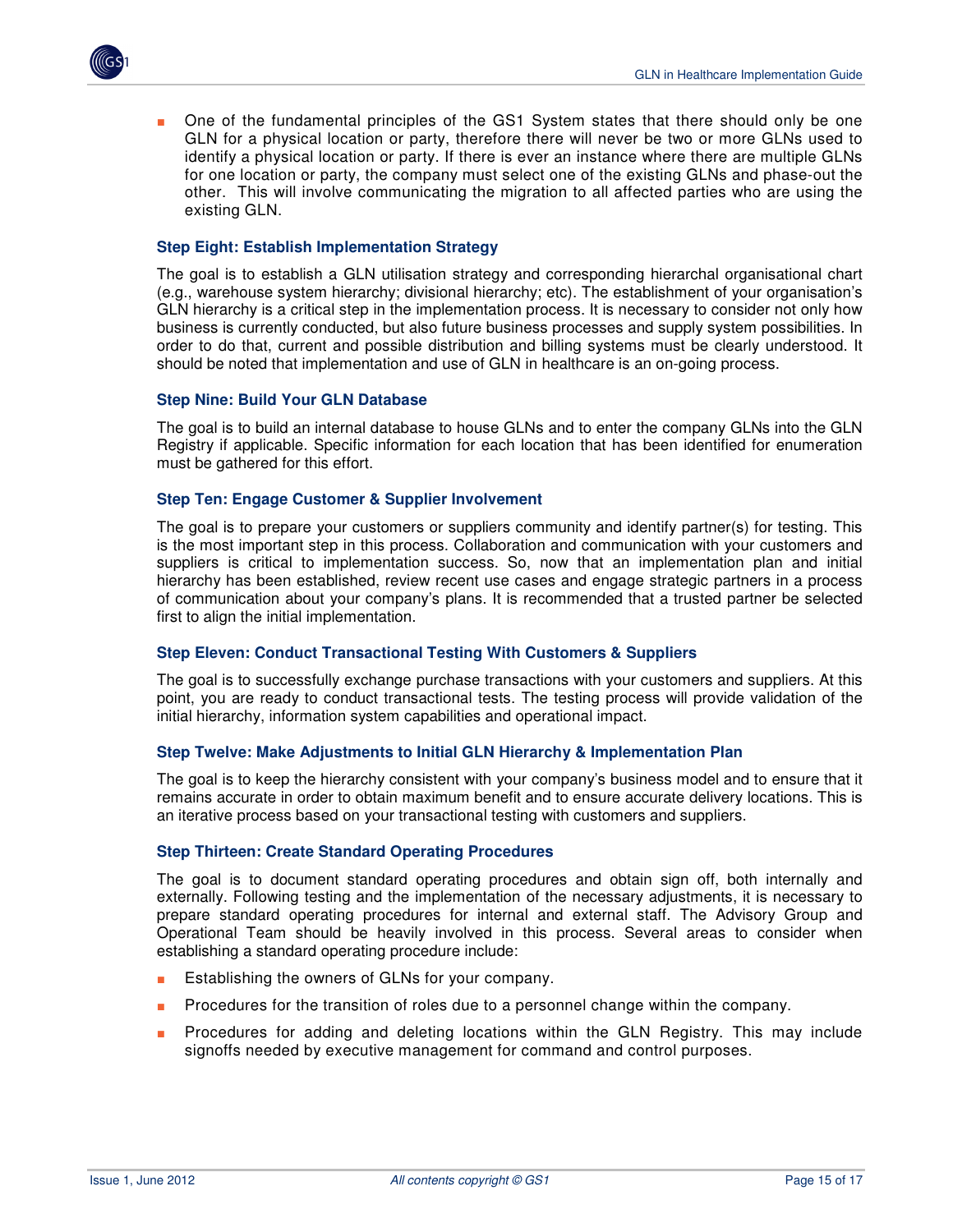

Establishing a consistent enumeration and hierarchy strategy for your company. For example: at what level should all Deliver To addresses be displayed; at what level should supplier reporting occur for your organisation.

## **5. Additional Useful Information**

### **5.1. GS1 Member Organisations**

Your local GS1 Member Organisation is primary contact for information on the benefits that GLN can deliver to your business. In addition they will be able to provide you with further information on all of GS1 standards. Full details can be found on: http://www.gs1.org/contact/worldwide.php

### **5.2. GS1 Global Office**

- Further information on all GS1 standards is available on the GS1 Global site: http://www.gs1.org/
- The GLN Allocation Rules Where you can find all the details about how GLN can work in your business and when the number should change: http://www.gs1.org/glnrules/

### **5.3. GS1 Healthcare**

Further information on all GS1 Healthcare is available from the GS1 Global site under Sectors & Collaborations or at http://www.gs1.org/healthcare

### **5.4. GLN structure**

It is also important to understand the data structure of the GLN. The GLN data structure is a 13-digit number comprised of three basic segments:

- GS1 Company Prefix: The globally unique number assigned to a company by GS1 Member Organisations. The GS1 Company Prefix is part of the data structure for all GS1 Identifiers (e.g., GLN, GTIN, etc.) and provides the foundation for generating all GS1 Identification keys.
- Location Reference: A number assigned by the organisation to which the GS1 Company Prefix has been assigned to uniquely identify a location or the organisation itself (e.g. a GLN assigned to the corporate entity).
- Check Digit: A modulo-10 number calculated across the preceding digits to ensure data integrity (Contact your local GS1 Member Organisation for more information on calculating the check digit for GLNs).

| <b>GS1 Company Prefix</b> |  |  |  |  |  | Location reference |  |                                                                                  |  | Check<br><b>Digit</b> |          |
|---------------------------|--|--|--|--|--|--------------------|--|----------------------------------------------------------------------------------|--|-----------------------|----------|
|                           |  |  |  |  |  |                    |  | $N_1$ $N_2$ $N_3$ $N_4$ $N_5$ $N_6$ $N_7$ $N_8$ $N_9$ $N_{10}$ $N_{11}$ $N_{12}$ |  |                       | $N_{43}$ |

**Figure 5-1** Data Format for a GLN